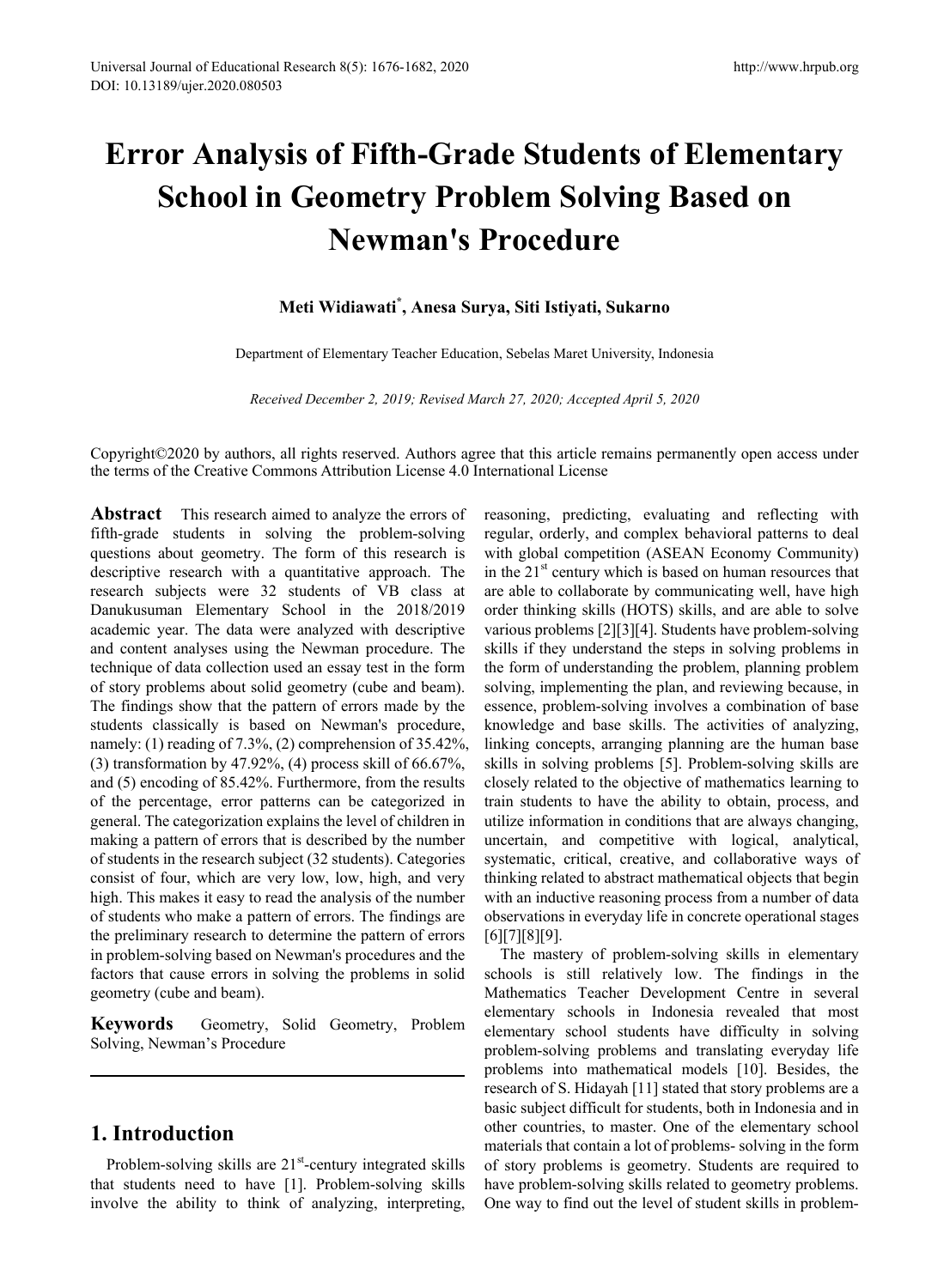solving is by diagnosing their difficulties. This is in line with White's opinion (2009) [12] that to diagnose the type of students' difficulties can be carried out by analyzing their errors in completing story problems using Newman's error analysis. Newman defines five specific skills about mathematics literacy and numeracy which are essential in the activities of solving mathematical story questions consisting of five stages that students must pass, namely: reading, comprehension, transformation, process skill, and encoding [13][14]. Based on the above description, this research was aimed at analyzing the types of errors and indicators of the causes of errors of fifth-grade students in solving geometry problems based on Newman's procedure. The findings serve as the preliminary research to determine the pattern of students' errors that vary based on the Newman's procedure so that in the future, solutions can be found to minimize the students' errors in answering questions that contain problem-solving.

# **2. Methods**

The form of this research is descriptive research with a quantitative approach. The research subjects were 32 students of VB class at Danukusuman Elementary School in the 2018/2019 academic year. The students were assessed using Newman's procedure [15] resulting in various types of students' errors. The technique of data collection used an essay test in the form of story problems about geometry. The types of students' errors in doing problem-solving questions of geometry were scored using the assessment instrument as shown in table 1.

**Table 1.** Indicators of Student Errors in Problem Solving Based on Newman's Procedure

| No | Types of Errors | Indicators                          |
|----|-----------------|-------------------------------------|
|    | Reading         | A1, A2, A3                          |
| в  | Comprehension   | B1, B2, B3                          |
| C  | Transformation  | CI, C <sub>2</sub> , C <sub>3</sub> |
| D. | Process Skill   | D1,D2, D3                           |
| E  | Encoding        | E1, E2, E3                          |

Each type of errors described in table 1 has 3 indicators. Each indicator in each type of error is scored 1. The students get a score of 3 if they make errors in 3 indicators, score 2 for errors in 2 indicators, score 1 for an error in 1 indicator, and score 0 for not making any errors. The criteria of the problem-solving skill test result scoring [16] can be seen in table 2.

Based on table 2, it is determined that the types of students' errors in solving geometry problems, according to Newman's procedure, are in the high category if the score reaches 7.5 or if they make more than 7 errors of indicators in working on the problems. The data analysis techniques used in this research are descriptive and content analysis.

Solving Score Interval of the Types of Errors Categories

**Table 2.** Categorization of the Types of Student Errors in Problem

| Score Interval of the Types of Errors                              | Categories       |           |
|--------------------------------------------------------------------|------------------|-----------|
| $X \geq \overline{X} + 1.SB_X$                                     | $X \geq 10$      | Very High |
| $\overline{\mathbf{X}}$ + 1. $SB_X > X \geq \overline{\mathbf{X}}$ | $10 > X \ge 7.5$ | High      |
| $\overline{\mathbf{X}} > X \geq \overline{\mathbf{X}} - 1.SB_X$    | $7.5 > X \ge 5$  | Low       |
| $X < \overline{X} - 1.SB_X$                                        | X > 5            | Very Low  |

### **3. Result and Discussion**

The Newman procedure is a method that analyzes errors in solving problem. There are 5 stages that must be done by students in solving problem. There are (1) reading, students must be able to represent what they read according to their understanding; (2) comprehension, students know the problem to be solved by showing the idea of the problem; (3) transformation, students are able to choose a plan approach to solving problem; (4) process skill, students choose the exact calculation procedure according to the plan at the transformation level; and (5) encoding, students can write the answers correctly and right after the checking process. Furthermore, the results and discussion of this research consist of 5 types of errors based on Newman's procedure, as follows:

#### **3.1. Five Types of Errors Based on Newman's Procedure:** *Reading Error*

Reading errors consist of 3 indicators; they are: (1) The students are not able to read or recognize keywords and symbols in the questions (A1); (2) They are not able to interpret the problems of the questions (A2); and (3) They are not able to process problem solving (A3). The results of the students' reading errors can be seen in figure 1.

Figure 1 shows the results of the students' reading error analysis in solving geometry problems. Based on figure 1, it shows that there are no students who made A1 errors, it proves that students mastered reading or recognize keywords and symbols in the questions. Then, 1 student who made A2 errors and 8 students who made A3 errors. The highest error is that students can't process problem-solving (A3) resulting from that students are not able to read or recognize keywords and symbols in the questions (A1) and they are not able to interpret the problems of the questions (A2). This is following Ismail Hj Raduan's research [17] explaining that when solving problems, students will pass two phases, namely the interpretation of the language mathematics and the calculation process. The first phase involves interpreting language in the form of numbers and equations. The first phase shows the linkages with indicators of reading errors, which are usually problems by students in understanding the language, sentences, and words they read.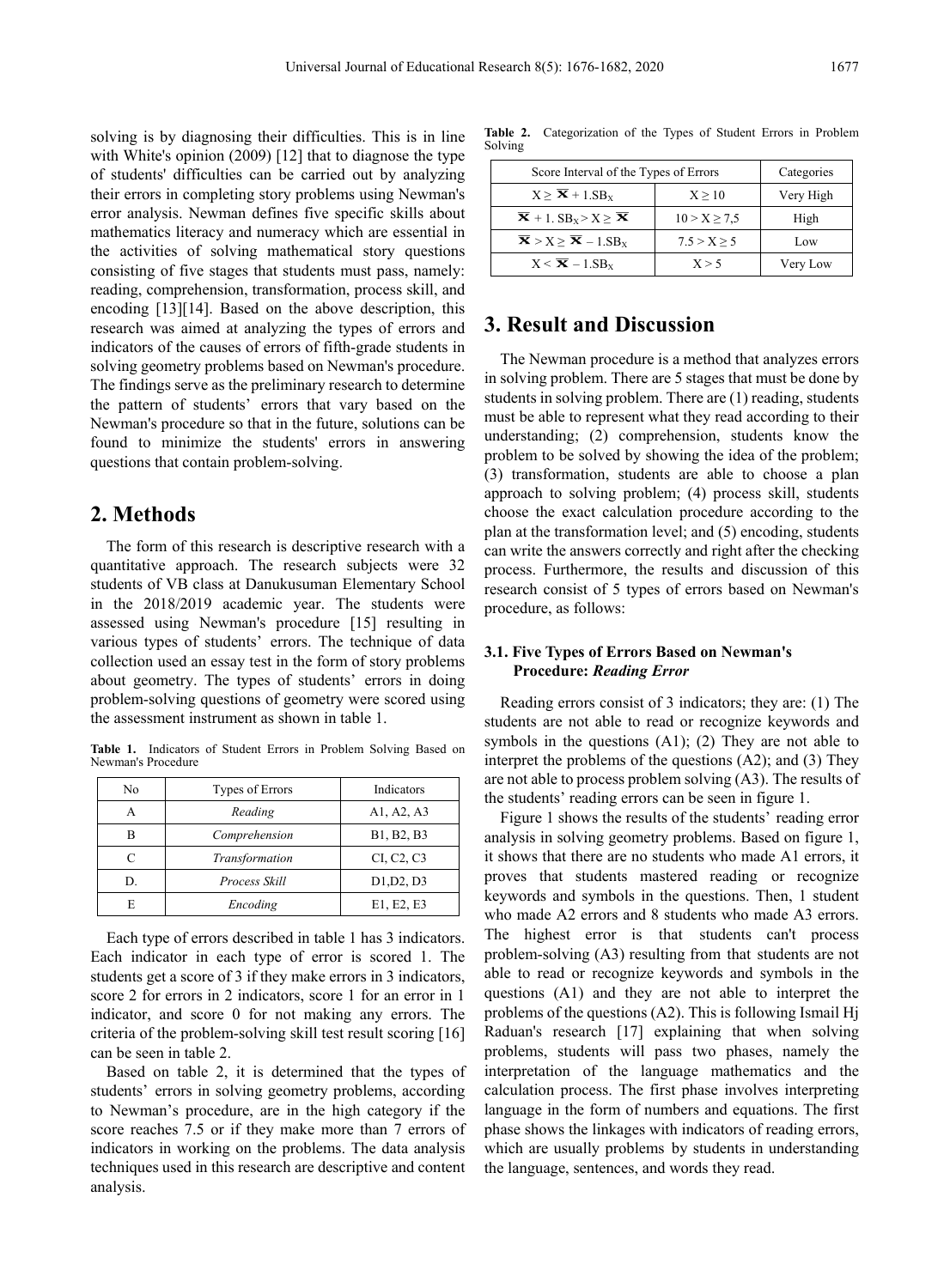1678 Error Analysis of Fifth-Grade Students of Elementary School in Geometry Problem Solving Based on Newman's Procedure



**Figure 1.** Results of Reading Error Analysis (total students)



**Figure 2.** Results of Comprehension Error Analysis (total students)

#### **3.2. Five Types of Errors Based on Newman's Procedure:** *Comprehension Error*

Comprehension errors consist of 3 indicators; they are: (1) The students are unable to analyze the information about the problem (B1); (2) They do not write information on problems with mathematical sentences (B2); and (3) They are not able to analyse what is asked in the question (B3). The results of students' comprehension errors can be seen in figure 2.

Figure 2 shows the results of the students' comprehension error analysis in solving geometry problems. Based on figure 2, it shows that there are 8 of 32 students who made B1 errors, 13 students who made A2 errors and 11 students who made B3 errors. The highest error is the B2 that students do not write information on problems with mathematical sentences, as in the study P. Rahayuningsih and A. Qohar [18] that comprehension

error indicated when the students don't know or don't write the correct information in the question. The research of Parmjit et al.,[19] also shows that comprehension errors occur when students can read questions but fail to understand the requirements, causing them to be wrong or fail to try to solve the problem.

#### **3.3. Five Types of Errors Based on Newman's Procedure:** *Transformation Error*

Transformation errors consist of 3 indicators; they are: (1) The students are not able to make mathematical models of information obtained (C1); (2) They do not know the formula that will be used to solve the problem  $(C2)$ ; and  $(3)$ They are not able to present problem-solving strategies (C3). The results of students' transformation errors can be seen in figure 3.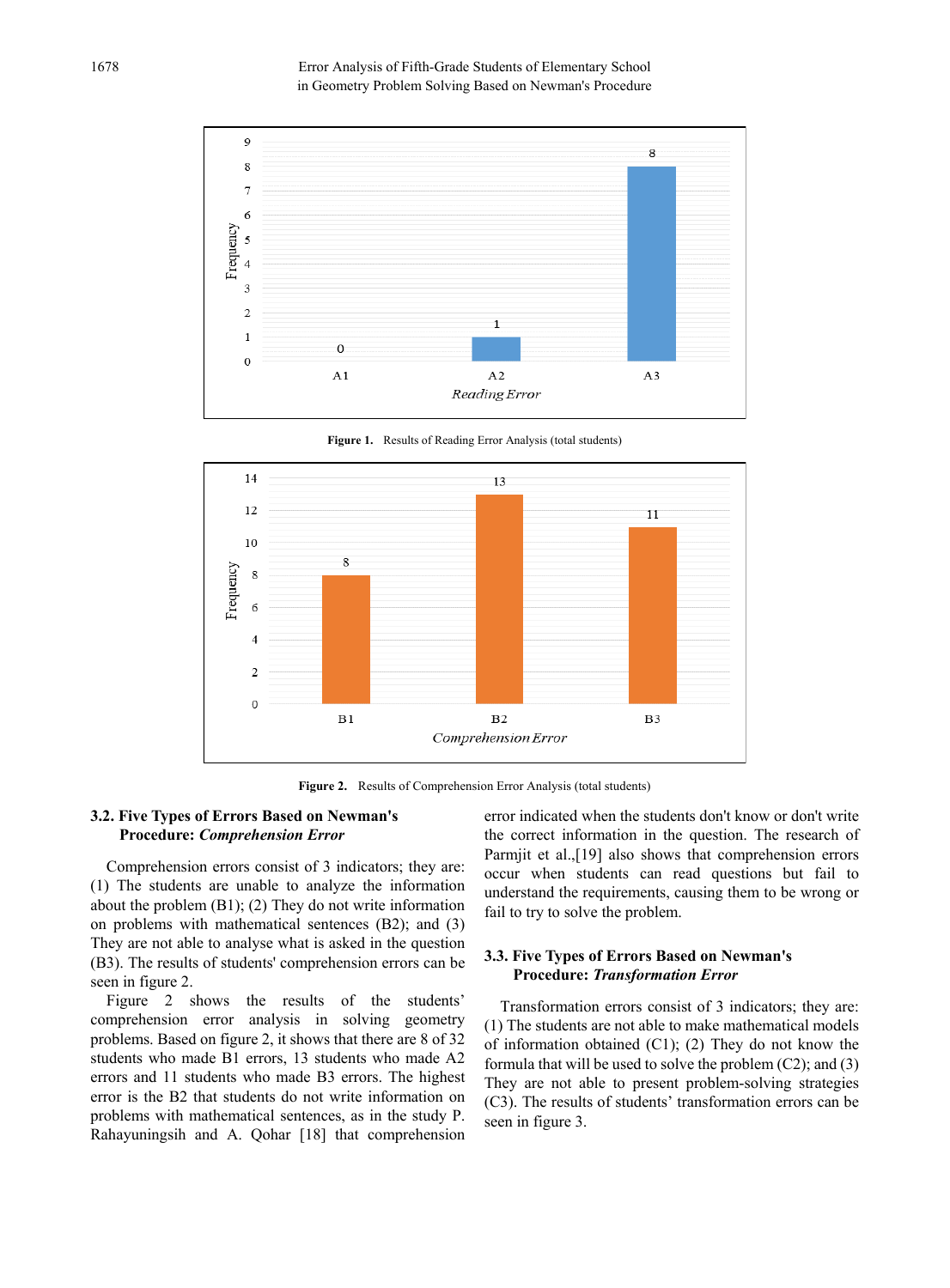

**Figure 3.** Results of Transformation Error Analysis (total students)



**Figure 4.** Results of Process Skill Error Analysis (total students)

Figure 3 shows the results of the students' transformation error analysis in solving geometry problems. Based on figure 3, it shows that there are 13 of 32 students who made C1 errors, 20 students who made C2 errors and 15 students who made C3 errors. The C3 error indicator is the highest error made by students in transformation error analysis which students do not know the formula that will be used to solve the problem. That errors explained that is when the students have understood well the question but failed to identify the appropriate mathematical operations or sequence of operations as a solution to solve the problem [16].

#### **3.4. Five Types of Errors Based on Newman's Procedure:** *Process Skill Error*

Process skill errors consist of 3 indicators; they are: (1) The students are not able to accept the sequence of strategies or steps for systematic problem solving (D1); (2)

They are not able to translate the suitability between results and processes (D2); and (3) They are not able to answer questions according to the sequence of problem-solving strategies (D3). The results of the students' process skill errors can be seen in figure 4.

Figure 4 shows the results of the student process skill error analysis in solving geometry problems. Based on figure 4, it shows that there are 20 of 32 students who made D1 errors, 20 students who made D2 errors, and 24 students who made D3 errors. Jha (2012) in D. Rahmawati and L. Permata [20] explained that the process skill error is that students can identify the appropriate operation or a series of operations, but do not know the steps needed to carry out the operation perfectly. This is according to figure 4 that states that the highest error in the skill error process is in D3 which students are not able to answer questions according to the sequence of problem-solving strategies.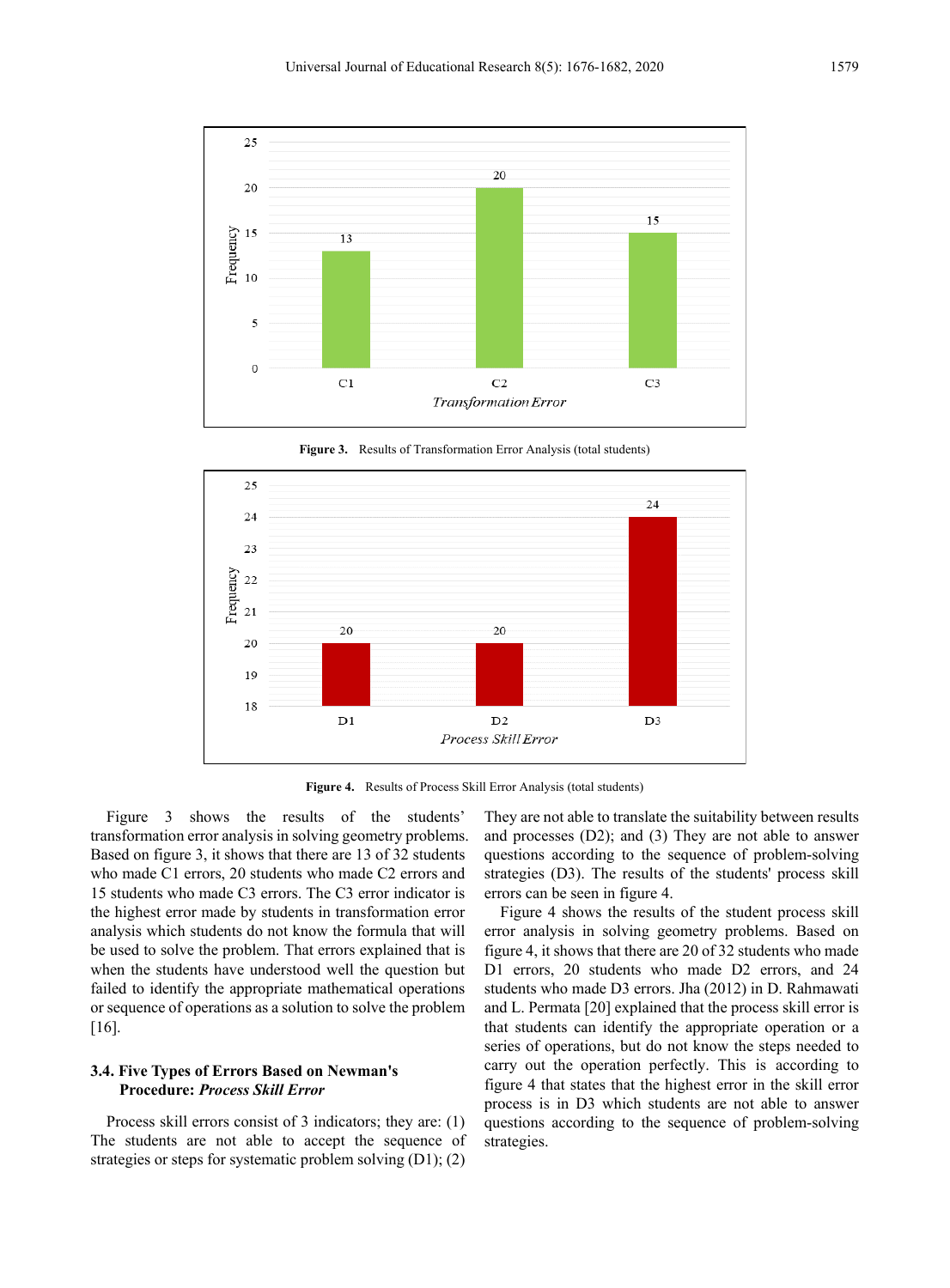1680 Error Analysis of Fifth-Grade Students of Elementary School in Geometry Problem Solving Based on Newman's Procedure



**Figure 5.** Results of Encoding Error Analysis (total students)

#### **3.5. Five Types of Errors Based on Newman's Procedure:** *Encoding Error*

Encoding errors consist of 3 indicators; they are: (1) The students are not able to find the final results of the problem based on the procedure or steps used (E1); (2) They do not write conclusions from the problem correctly (E2); and (3) They do not write down the length unit completeness based on the information obtained (E3). The results of students' encoding errors can be seen in figure 5.

Figure 5 shows the results of the student process skill error analysis in solving geometry problems. Based on figure 5, it shows that there are 28 of 32 students who made E1 errors, 27 students who made E2 errors and 27 students who made E3 errors. The finding of E. Kurniawan [21] said that encoding errors occur when students are unable to find the final results according to the procedure. They are unable to show the final results of problem-solving and to write the final answer according to the conclusions referred to in the problem.

Based on the results of the analysis of the types of students' errors based on Newman's procedure above, it shows that the types of errors made by students in solving problems related to geometry material are varied. This is backed by the research of Sughesti et al. [22], which concluded that students made errors with different numbers

in almost all subjects.

#### **3.6. Percentage of Student Errors in Each Aspect Based on Newman's Procedure**

Figure 6 shows that the results of the data display of encoding errors are Newman's procedure types of errors that have the highest percentage while reading errors are the lowest percentage of procedural errors. The details are reading error of 7.3%, comprehension error of 35.42%, transformation error of 47.92%, process skill error of 66.67%, and encoding error of 85.42%. The research conducted by K. Zamzam and F. Patricia [23] showed the results of their study that the errors are often done in the stage of transformation and process skills. The error occurs because students do not understand the procedure that will be used to solve the problem, because the material is not well understood. On one hand, the research conducted by A. Fatahillah et al. [24] showed that the highest percentage of errors was the comprehension error of 69.24%, while the lowest percentage of errors was the reading error of 23.12%. Thus, it can be said that the types of students' errors based on Newman's procedures are varied. The categorization of the types of students' errors based on Newman's procedure is seen in figure 7 below.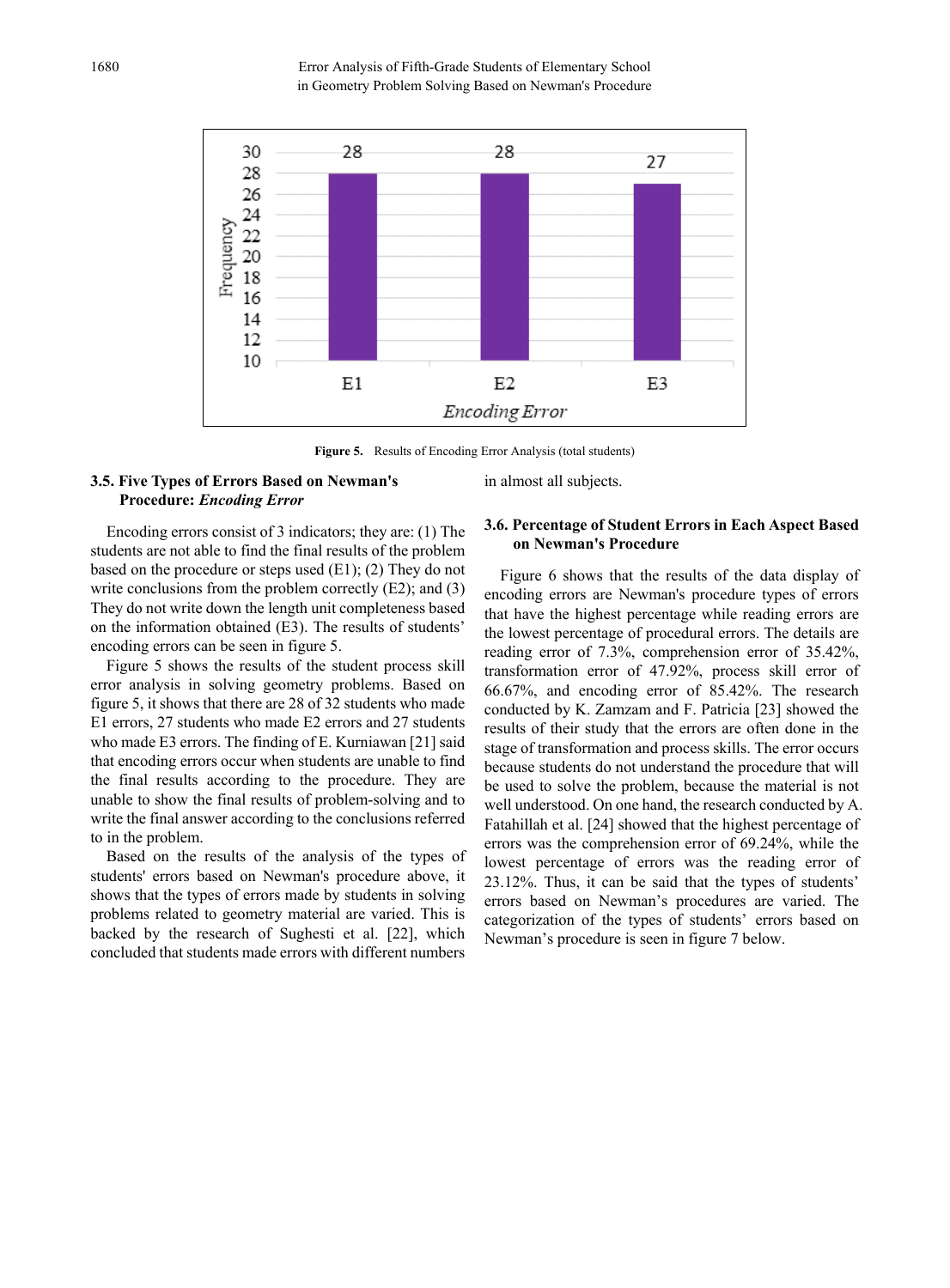

12  $10\,$ 10  $\overline{Q}$ 8 8 Frequency 6 5  $\overline{2}$  $\boldsymbol{0}$ Very Low Low High Very High Category

**Figure 6.** Percentage of Types of Errors in Newman's Procedure

**Figure 7.** Categorization of Types of Errors in Newman's Procedure (total students)

#### **3.7. The Categorization of the Types of Student Errors Based on Newman's Procedure**

Figure 7 describes the categorization of Newman's types of errors globally. There are four categories to find out the number of students based on the error grouping in Newman's procedure. The picture above shows that there are 10 students belonging to the very low category or making less than 5 errors, 5 students classified as the low category or making 5-7 errors, 9 students classified as the high category or making 8-9 errors, and 8 students still classified as the very high category or making more than 10 errors. The types of errors the students made in solving problems related to the geometry material are varied. This can be explained in figure 7 in the form of the percentage of students' errors in each aspect based on Newman's procedure, as follows. Moreover, the categorization in Figure 7 shows that using of the Newman's procedure can explain error analysis the students to answer the detail of the questions and clearly, this can be seen from the graph

showing that the categories of difficulties in students variated. This argument is reinforced by the journal [25] which concludes that the inclusion of Newman's Error Analysis (NEA) was a powerful classroom diagnostic assessment and teaching tool for assessing, analyzing and catering for a student experiencing difficulties with mathematical word problems.

# **4. Conclusions**

Based on the results of the above research, it can be concluded that as stated in the research of Tambychik et.al, [26] Polya (1981) that problem solving is a process that starts from students faced with problems and ends when the problem is resolved. It is continuous with the analysis of types of errors based on Newman, which is a series of error patterns from the beginning to the end of the students' solving problems. Students' errors in solving problems vary from reading errors, comprehension errors,